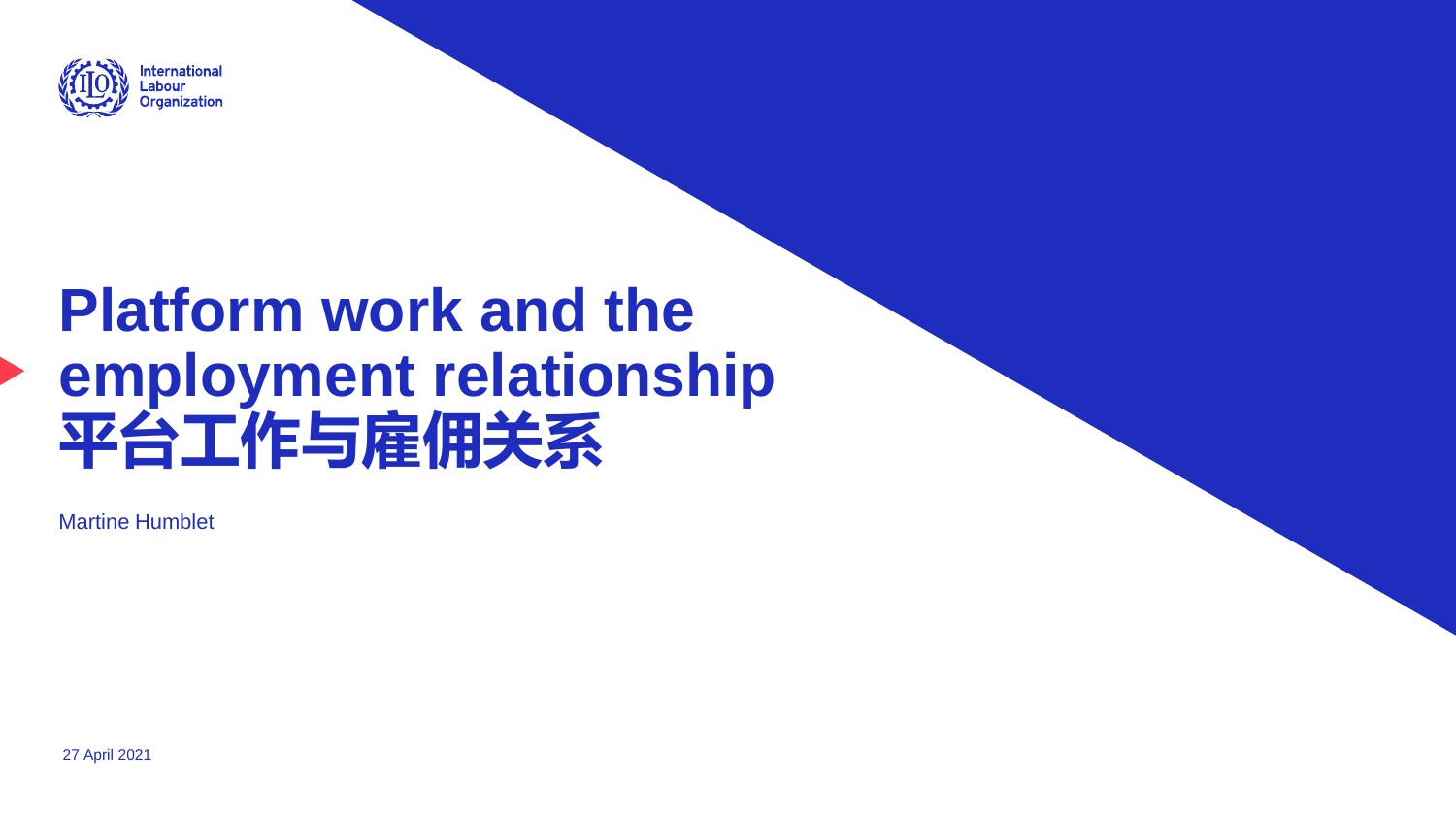

### **Origins of the regulation of the employment relationship 规制雇佣关系的起源**

- ▶ In Europe, regulation of the employment relationship following the Industrial Revolution 在欧洲,工业革命后开始规制雇佣关系
- ▶ Spread of large-scale enterprises and bureaucratic forms of organization 大型企业的兴起和官僚化的组织形式
- Development of social insurance, employers were obliged to collect contributions and compensate certain losses of earnings

社会保险发展起来,雇主有义务收取缴费并补偿一定的收入损失

- **Employees are subject to managerial control of employers in exchange for basic protections** offered by employment law and collective agreements 雇员受雇主的管理控制,以换取劳动法和集体协议提供的基本保障
	- -> Employment relationship linked to subordination 雇佣关系与从属性相关联
- ▶ Employers' management power enables them to invest in workers' skills 雇主的管理能力使得他们能够投资于工人的技能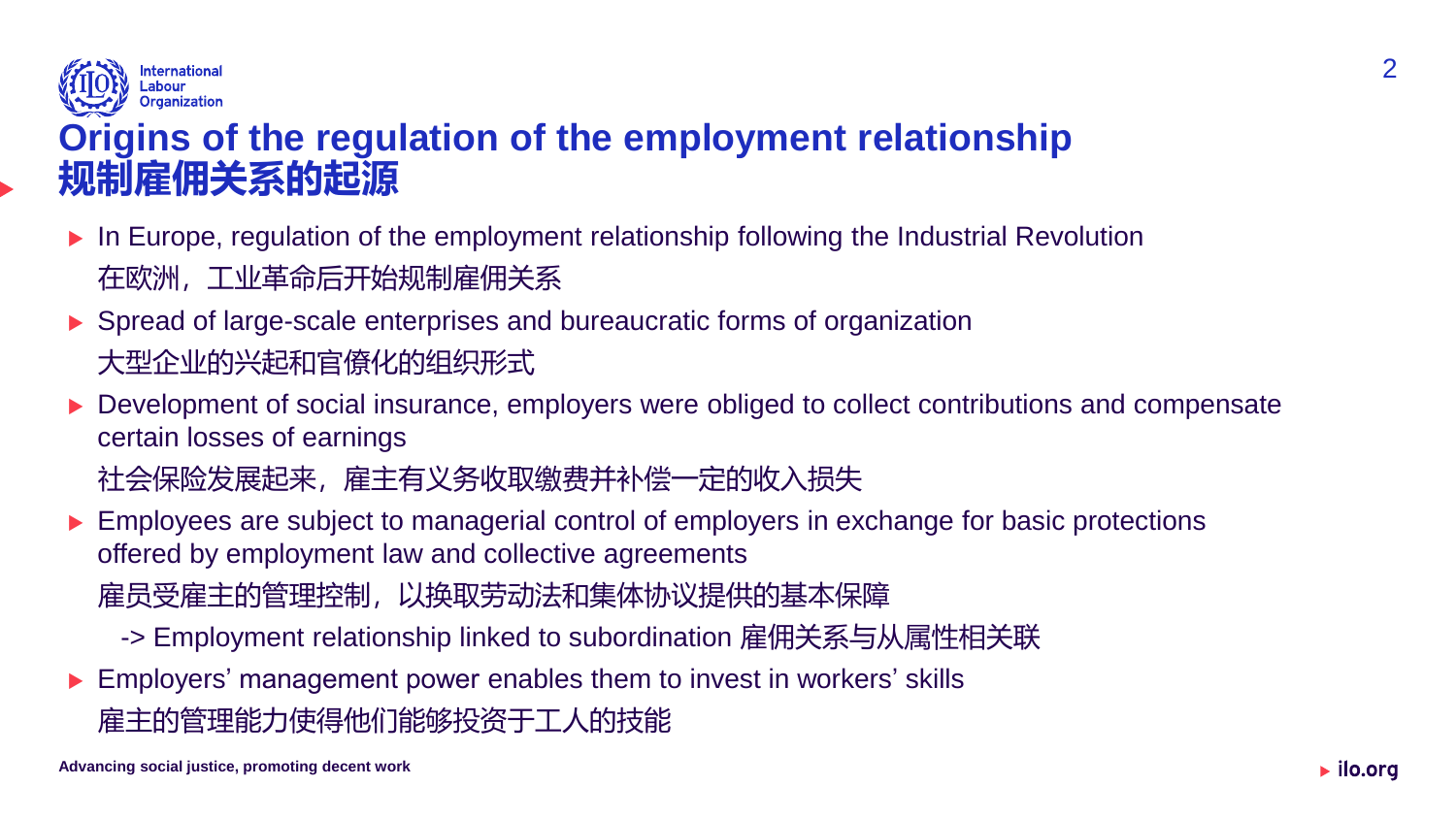

## **Impact of new forms of work 新工作形式的影响**

- ▶ Organizational changes, disintegration of the vertically-integrated firm : questioning the notion that the employment relationship is exclusively bilateral
	- 组织变革,垂直一体化的公司瓦解:对于雇佣关系完全是双方关系的观念提出挑战
- ▶ Weakening of strict hierarchical controls 严格的等级控制削弱
- ▶ Legal responses: 法律回应
	- Multi-factor tests in common law countries 在普通法国家的多因素测试
	- Expansive notion of subordination in some civil law countries 在某些大陆法国家 中,从属性的扩张概念
	- Regulation of a third, intermediate category in some countries 在一些国家则是作 为第三种中间类别加以规制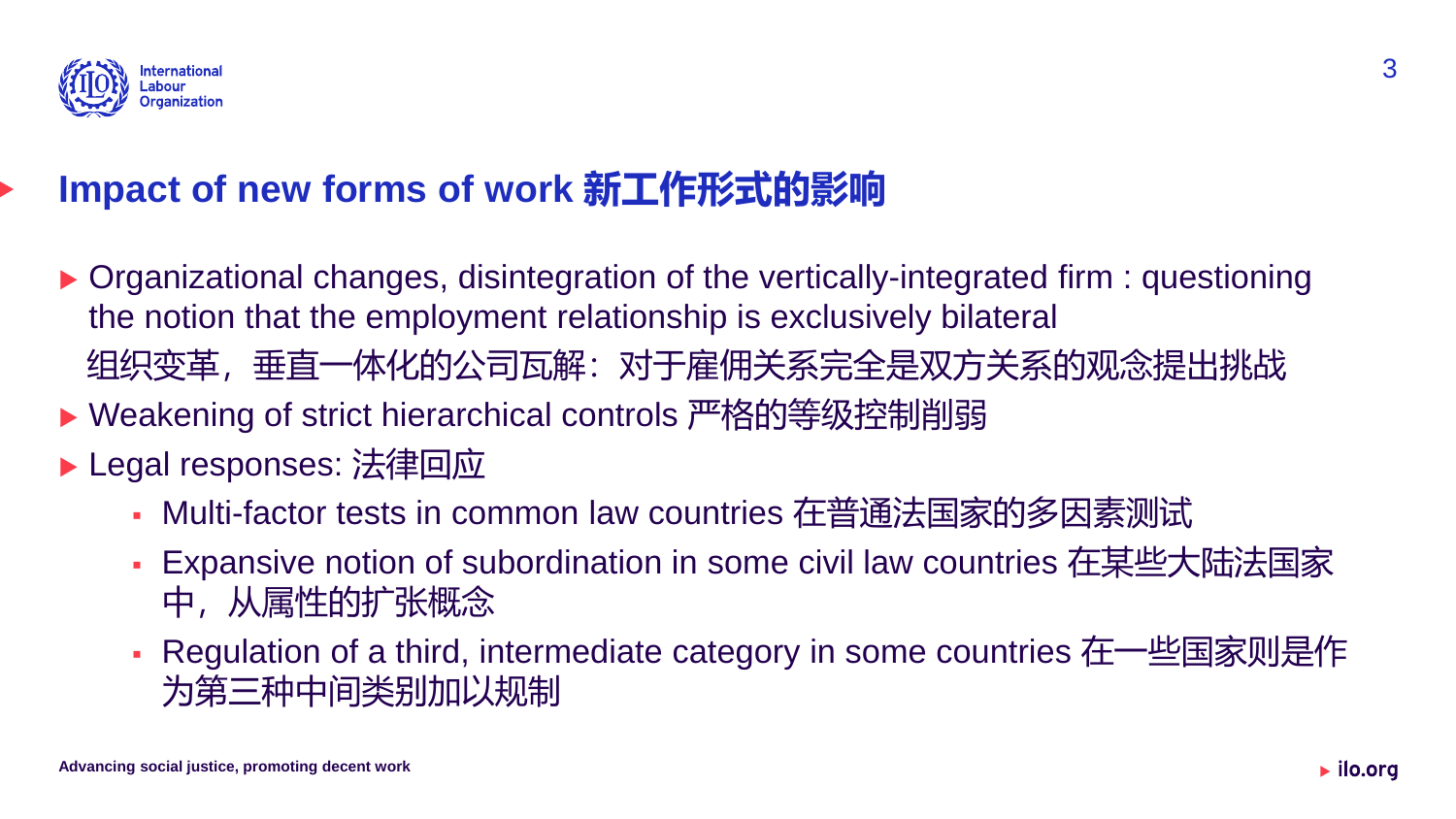

### **ILO Recommendation No. 198 on the employment relationship: Preamble 国际劳工组织第198号《关于雇佣关系的建议书》:前言**

 Labour law seeks, among other things, to address an **unequal bargaining position** between parties to an employment relationship

#### 劳动法尤以解决雇佣关系各方之间可能存在的**不平等谈判地位**为目标

 Difficulties of establishing whether or not an employment relationship exists if (1) the respective rights and obligations of the parties are not clear, (2) there is an attempt to disguise the employment relationship, or (3) the legal framework, its interpretation or its application is not fully adequate

确定是否存在雇佣关系有困难,考虑到(1)当事人的各自权利和义务不清晰, (2)有人试图掩盖雇佣关系, 或 (3) 法律框架及其解释或执行中存在不足或局限等

- ▶ Need to guarantee **fair competition** and **effective protection** of workers 保证**公平竞争**和对工人给予**有效保护**
- $\blacktriangleright$  Protection should be accessible to all, particularly to vulnerable workers

```
保护应使所有人都能得到,特别是弱势工人
```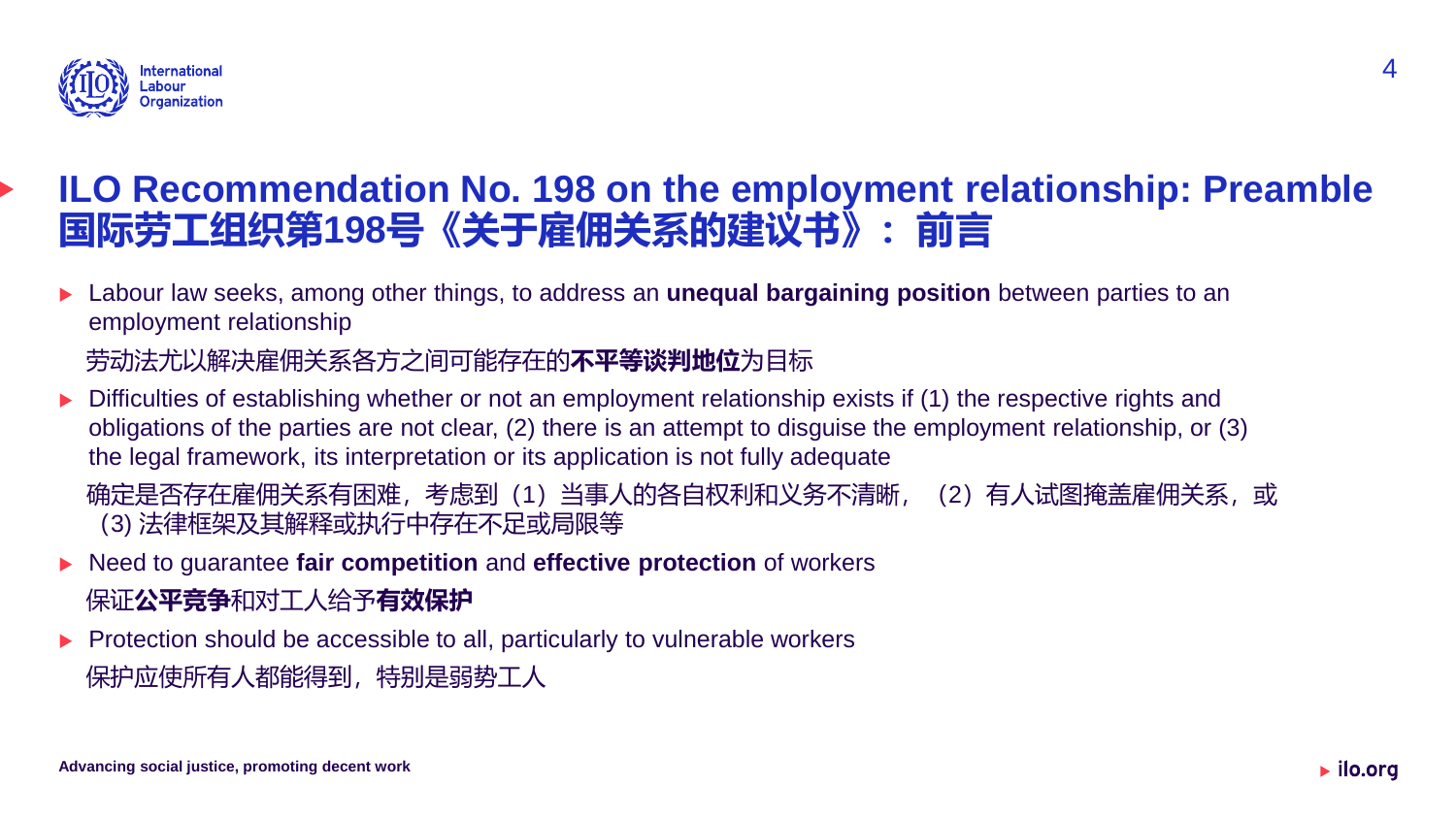

### **Recommendation No. 198 : key provisions 第198号建议书:关键条款**

ILO Member States should adopt and apply, in consultation with the most representative organizations of employers and workers, a **national policy** for **reviewing** at appropriate intervals and, if necessary, **clarifying** and **adapting** the scope of relevant laws and regulations, in order to guarantee effective protection for workers who perform work in the context of an employment relationship

成员国应当制定和实行旨在每隔适当时间对相关法律和规章的适用范围进行**审查**并在必要时进行**澄清和修改**的**国 家政策**,并与最具代表性的雇主组织和工人组织协商,以便确保对在雇佣关系的框架下从事劳动的劳动者提供有 效保护。

- ▶ Need to **combat disguised employment**, without interfering with true civil and commercial relationships **与隐蔽的雇佣关系做斗争**,而又不妨碍真正的民事和商业关系
- Standards should **apply to all** forms of contractual arrangements, including those involving multiple parties 确保标准适用于**各种形式**的合同安排(包括涉及多方的合同安排)
- ▶ Particular attention to **workers especially affected** : women workers and the most vulnerable workers, young workers, older workers, workers in the informal economy, migrant workers and workers with disabilities 特别关注那些受到**特别影响的劳动者**:女工以及最脆弱的劳动者、青年工人、老年工人、非正规经济工人、移民 工人和有残疾的工人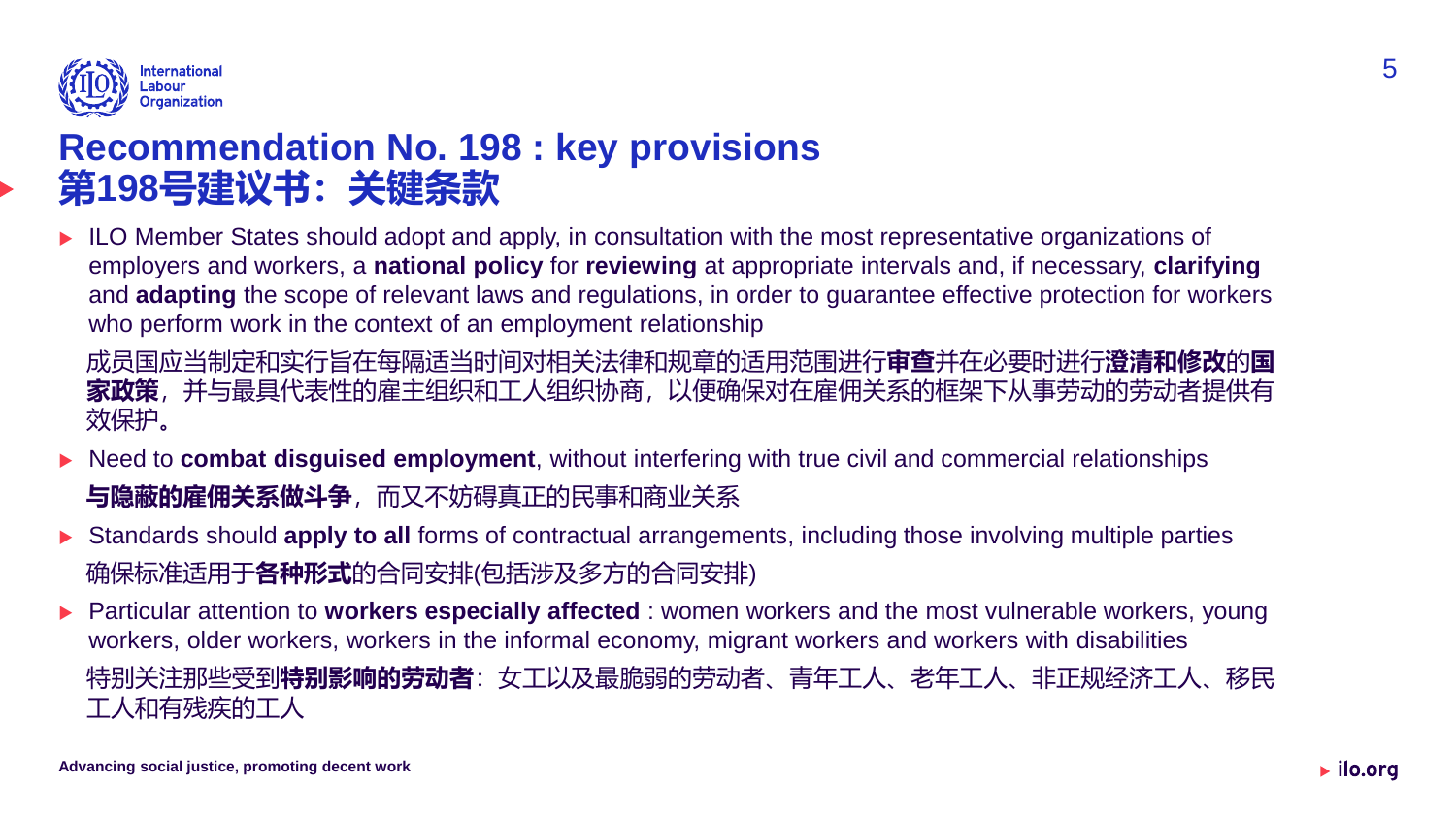

### **Recommendation No. 198 : how to determine the existence of an employment relationship? 第198号建议书:如何确定雇佣关系是否存在?**

#### **Primacy of facts principle 事实至上原则**

- ▶ ILO Member States should consider: 成员国应当考虑
	- allowing a **broad range of means** for determining the existence of an employment relationship 允许采用**多种手段**确定雇佣关系的存在
	- a **legal presumption** that an employment relationship exists where some indicators are present 当具备一项或多项相关指标时,为雇佣关系的存在做出**法律推定**
	- determining, following prior consultations with the social partners, that workers with certain characteristics must be **deemed to be either employed or self-employed**  在与社会伙伴进行事先协商后,决定必须把具有某些特征的劳动者确认为**雇员或自雇者。**
- **Possible indicators: work performed according to the instructions and under the <b>control** of another party; work to be **carried out personally** by the worker; **specific working hours** and/or workplace; worker's availability required; provision of tools or materials by the party requesting the work; periodic payment of remuneration to the worker; absence of financial risk for the worker.

可能的指标:该工作是根据另一方的指令并在其**控制**下进行的;该工作由该劳动者**亲自完成**; 在**特定工作时间**内 及/或工作场所内;要求劳动者随叫随到;下达工作的一方提供工具或物料;定期向劳动者支付报酬;劳动者没有 财务风险。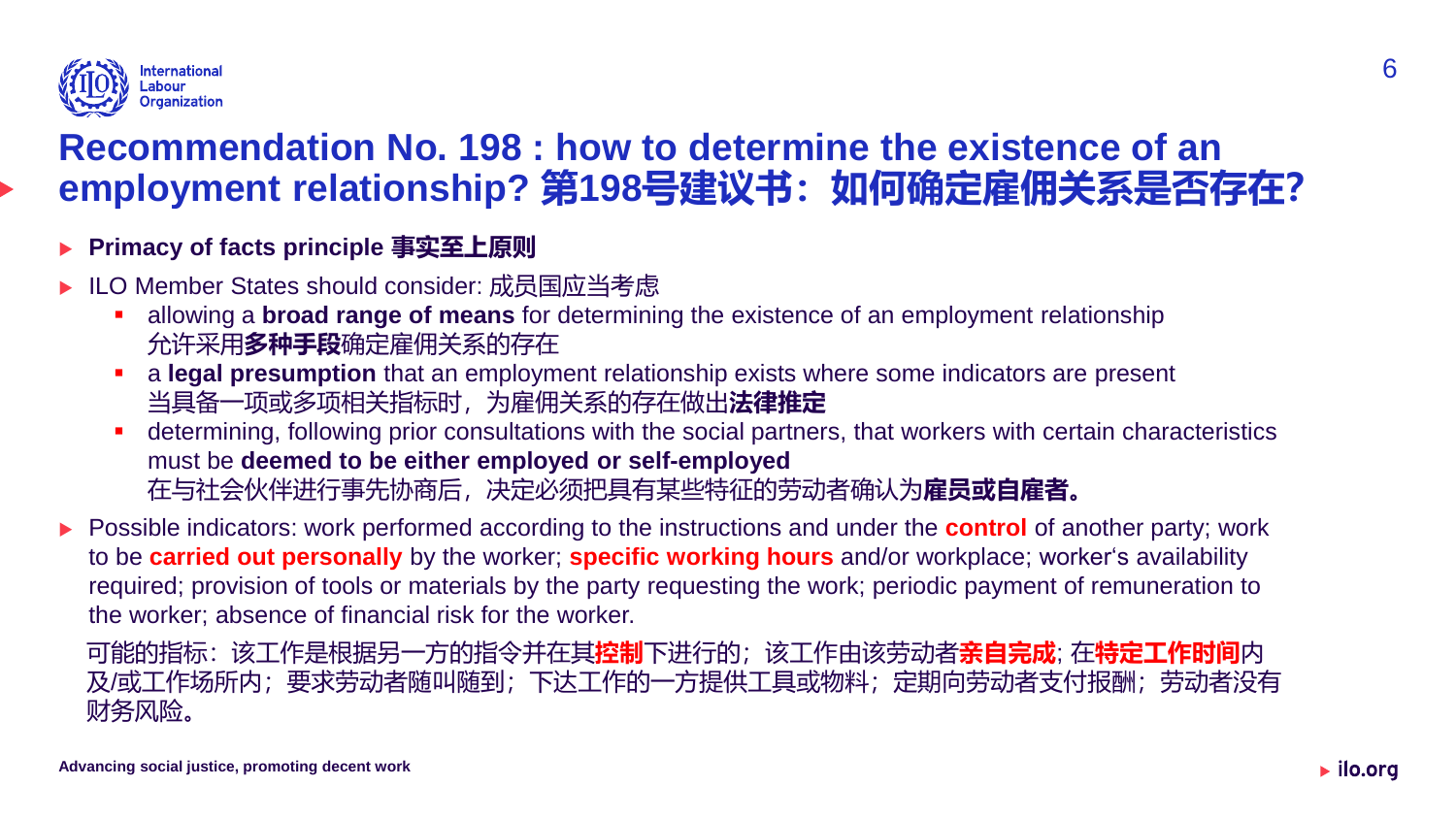



## **国际劳工组织一项新的研究**

**Focus of this presentation: location-based platforms**

## **关注基于位置的平台**



▶ Platform work and the employment relationship

Authors / Valerio De Stefano, Ilda Durri, Charalampos Stylogiannis, Mathias Wouters



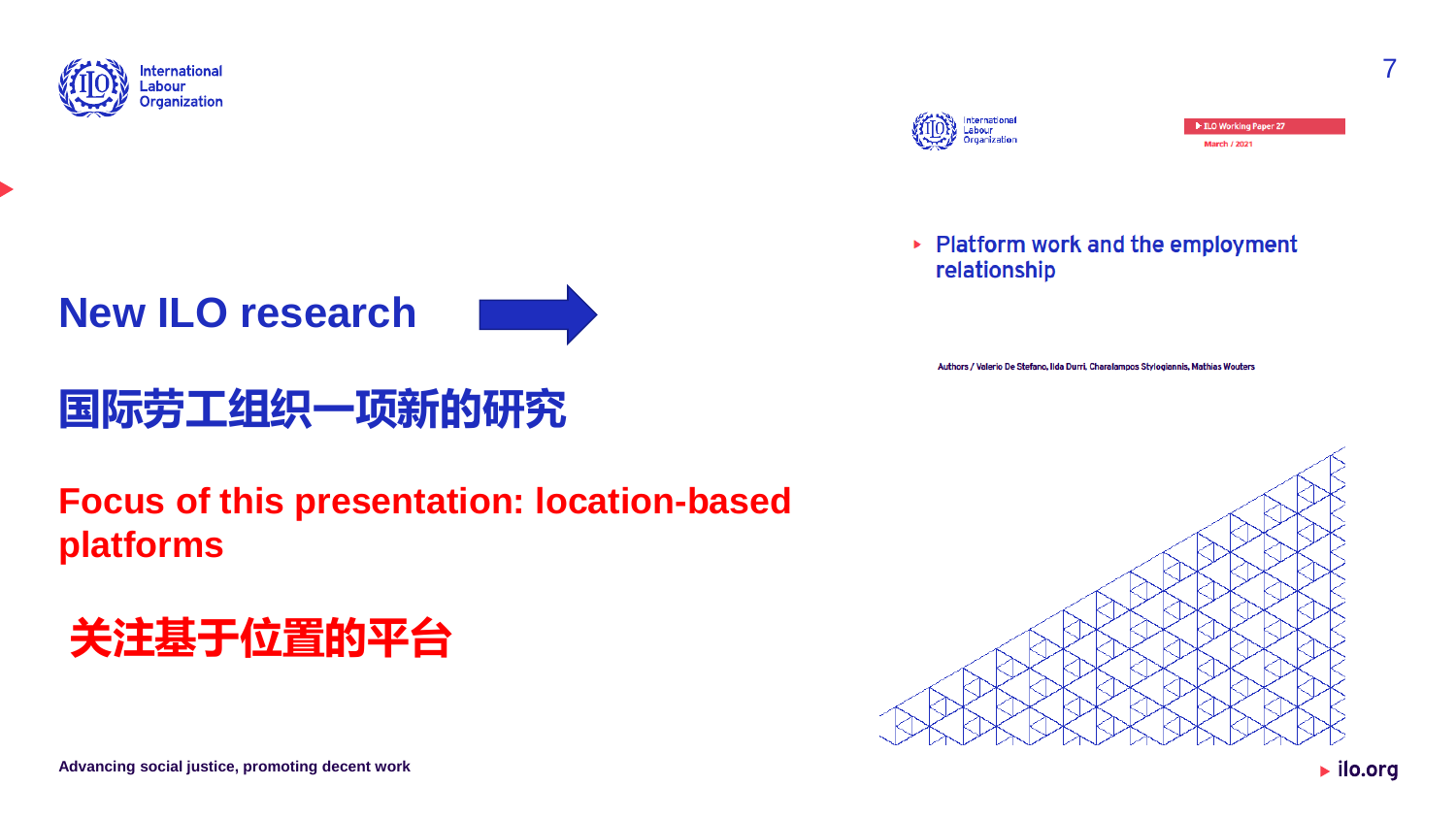

## **Terms and conditions of platforms 平台的服务条款**

- **Unilateral determination** of the terms and conditions of their engagement with clients and workers **单方确定**与客户和劳动者发生关联的条款和条件
- Workers generally classified as « **self-employed** » or « independent contractors » 劳动者通常被归为**自雇者**或独立承包商
	- May also provide that the relationship between the worker and the client is one of self-employment 可能还规定劳动者与客户之间的关系是自雇关系
	- Platforms sometimes specify that they are not employment agencies 平台有时明确表明自己不是雇佣机构
	- Exclusion of responsibility: « you will indemnify and hold [the platform] entirely harmless from any claims from [the national authorities] »
		- 排除责任:您将予以赔偿,并使(平台)免受(国家当局的)任何索赔
- Workers are sometimes allowed to be hired as **employees** of the platform or a third party: Hilfr in Denmark, YouGenio in Italy, Helpling in Switzerland

有时劳动者可以成为平台雇员或第三方的**雇员**:如丹麦的Hilfr,意大利的YouGenio,瑞士的Helpling

Some adopt the status of **temporary work agencies**: Ploy, belonging to Randstad

有些采用了**临时介绍所**的身份:Ploy,属于Randstad的一部分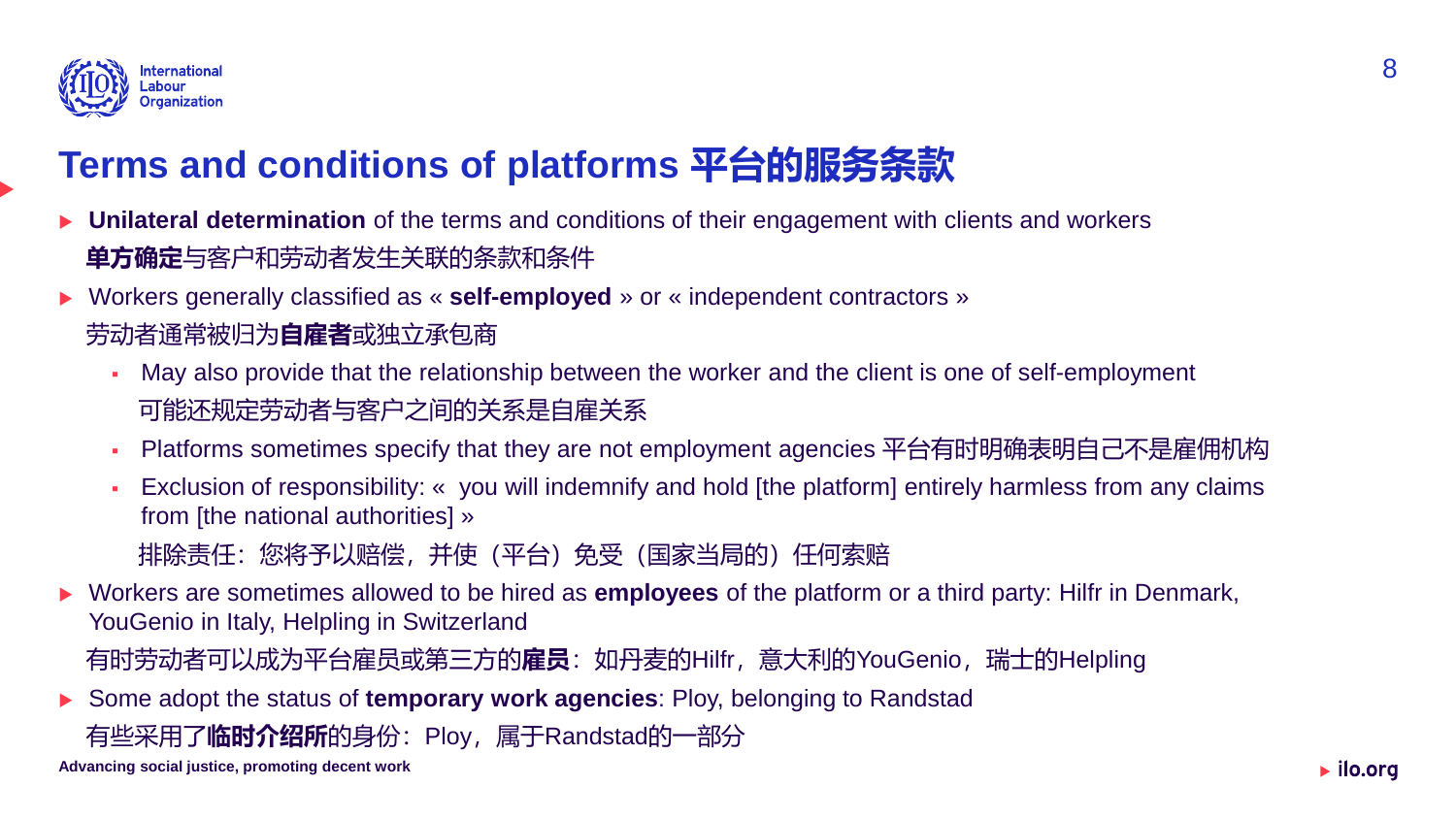

## **Legislations on digital labour platforms 关于数字劳工平台的立法**

- Platform workers as independent contractors: **Iowa** (United States), with guarantees on the absence of prescribed availability periods and the prohibition of exclusivity clauses 平台工人作为独立承包商: **爱荷华州**(美国),保证没有强制的提供服务的时间并禁止排他性条款
- ▶ France : legal rights for some self-employed platform workers. **法国**: 某些自雇平台劳动者的法律权利
	- 2016: platforms that set the services characteristics and the task price must assume their social responsibility, including payment for occupational accidents insurance, right to vocational training, right to organize and to « engage in concerted refusals to provide their services ». Retaliation prohibited. 2016年:设定服务特征和任务价格的平台必须承担其社会责任,包括支付职业事故保险,职业培训权,组织 权和"共同拒绝提供服务"的权利。 禁止报复。
	- 2019: possible adoption of social charters by ride-hailing and delivery platforms. 2019年:网约车和送货平台可能会适用社会宪章。
- **Portugal**, 2018 (ride-hailing) and **Spain**, 2021 bill (delivery): presumption of employment relationship **葡萄牙**, 2018年(网约车)和**西班牙**, 2021年法律(送货): 雇佣关系推定
- **Colombia**, 2020 bill: intermediary status for economically dependent platform workers, including social security coverage **哥伦比亚**2021年法案:经济依附性平台劳动者的中间类别地位,包括社会保障

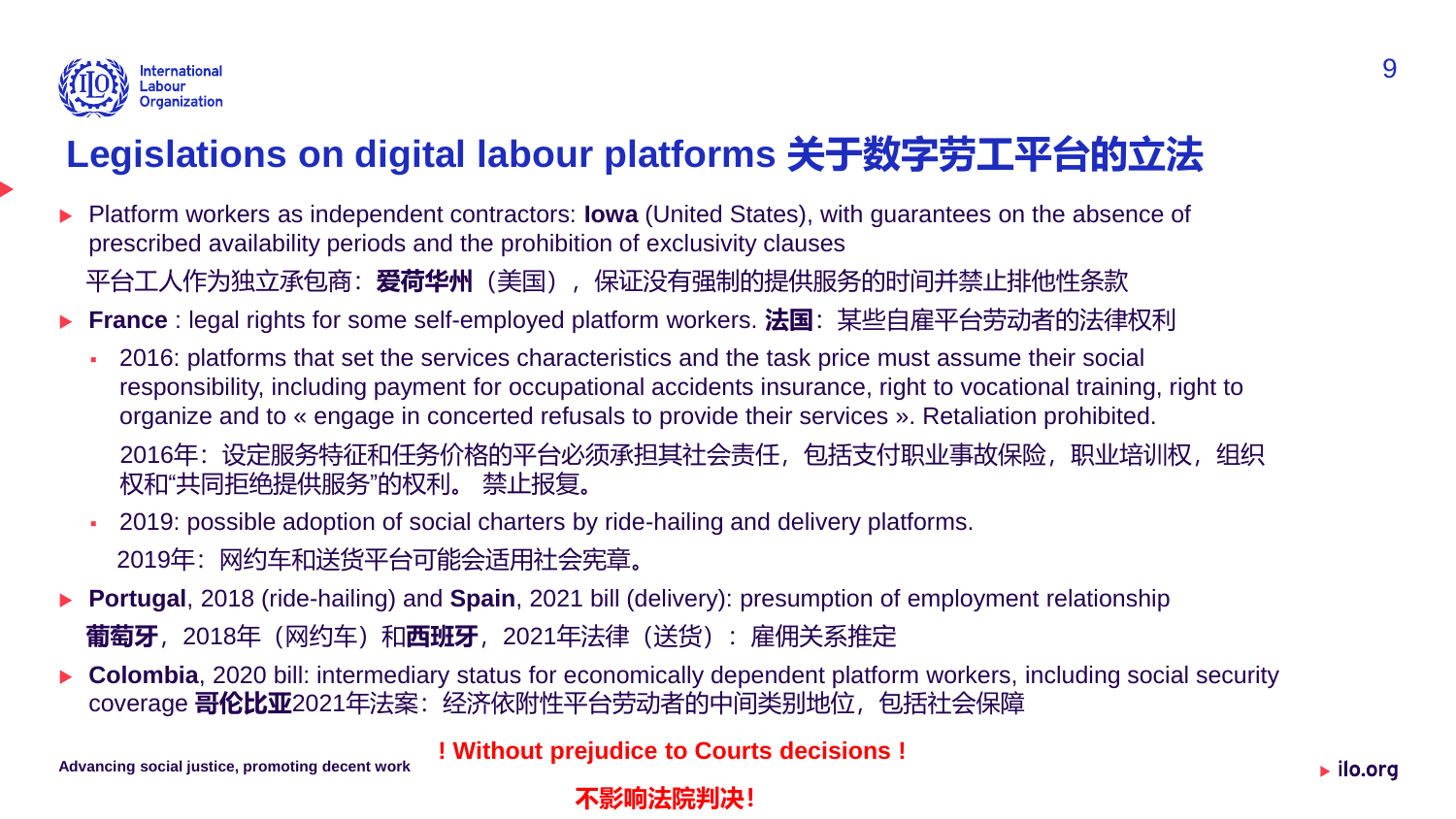

#### **Case law on the employment relationship and platform work 关于雇佣关系和平台工作的判例法**

**Platform control 平台控制**

▶ CJEU: Uber services are, in fact, transport services, instead of mere "digital" information society services, because of the control exercised on the drivers (maximum fare, rewards…) -> EU Member States can regulate them.

**欧盟法院**: Uber服务实际上是运输服务, 而不是单纯的"数字"信息社会服务, 因为其对司机实行了控制(最高票价, 奖励……) -> 欧盟成员国可以对其进行监管。

**Republic of Korea**: drivers are employees due to the degree of control and direction imposed on them.

**韩国**:由于受控制和指导的程度,司机是雇员

 **South Africa**: even though there is no direct or physical supervision, control is exercised through technology. Drivers are employees.

**南非**: 即使没有直接或物理的监督, 控制是通过技术来实现的。司机是雇员。

**France**: control by the platform via its algorithms by setting the fares, overseeing the acceptance of rides and imposing a certain route to be followed. Drivers are employees.

**法国**: 通过设置票价、监督接单并确定特定路线,平台通过算法进行控制。司机是雇员。

- **IDIM** United Kingdom: clients' ratings are used by the platform purely as an internal tool for managing performance. Recognition of intermediary status for the drivers. **英国**: 平台纯粹将客户的评分用作管理绩效的内部工具。认定司机的中间类别地位。
- **Florida**, United States: evaluation and supervision carried out by passengers, not the platform, therefore drivers are not employees. **美国佛罗里达**: 评估和监督是由乘客而不是平台进行的, 因此司机不是雇员。

**Technological control will likely become more and more relevant** 

10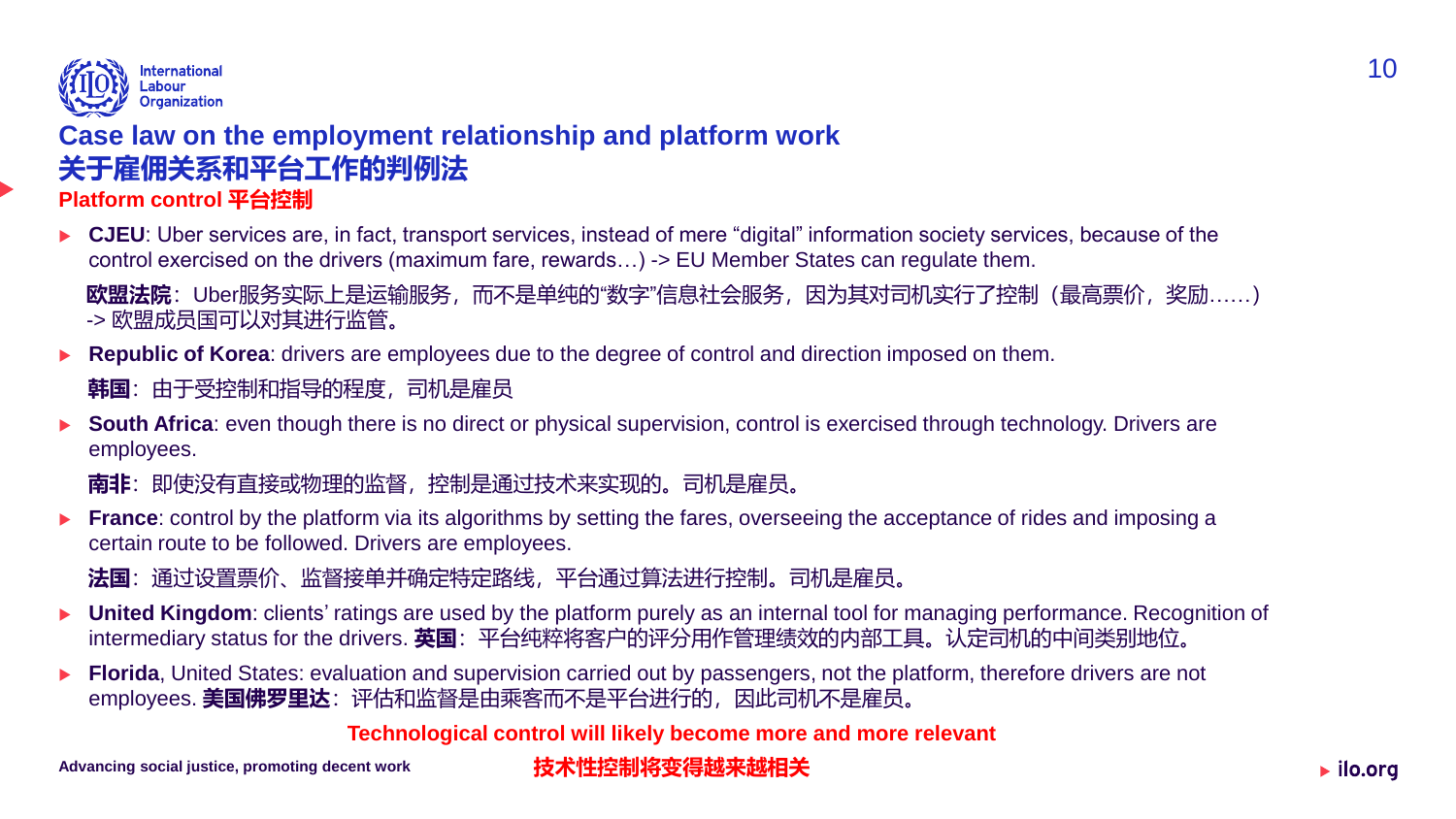

### **Case law on the employment relationship and platform work 关于雇佣关系和平台工作的判例法**

#### **Work performed personally 亲自完成工作**

**Brazil:** drivers are not employees if they do not necessarily perform the work personally and can have others do the driving for them.

**巴西**: 如果司机不一定要亲自完成工作而是可以让其他人为他们开车, 那么他们就不是雇员。

▶ United Kingdom: Central Arbitration Committee, intermediary status denied to delivery couriers having a substitution right. Employment Tribunal: status recognized to couriers who do not have a susbtitution right « in practice ».

**英国**: 中央仲裁委员会,对于有替代权的快递员,否认其中间类别地位。 就业法庭:对"实践中"没 有替代权的快递员,认可其地位。

 **Spain**: the substitution clause seems intended to distort the true labour nature of the contract. Couriers are employees.

**西班牙**: 替代性条款似乎旨在扭曲合同的真实劳动性质。快递员是雇员。

11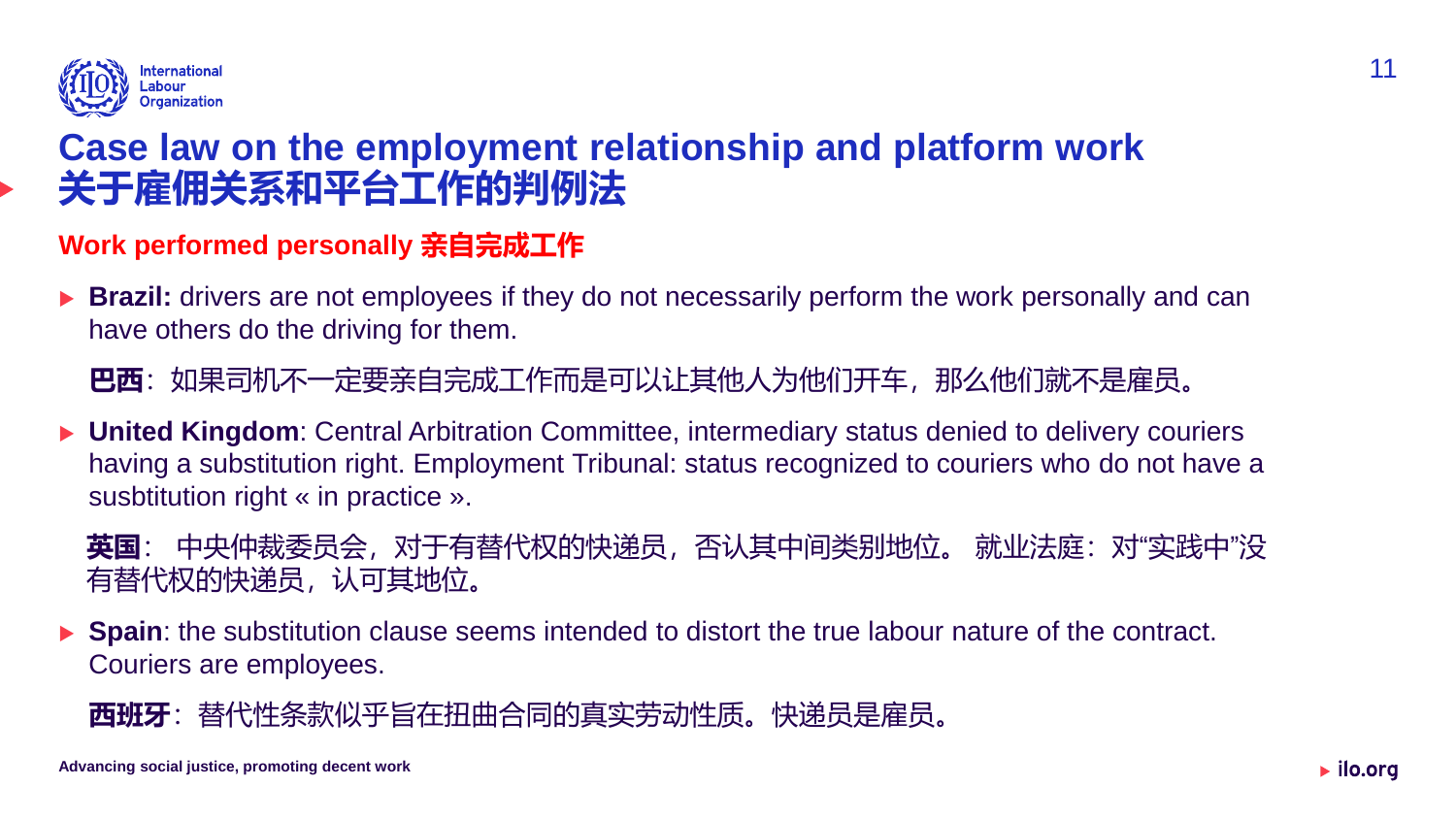

### **Case law on the employment relationship and platform work 关于雇佣关系和平台工作的判例法**

#### **Working hours 工作时间**

▶ **Brazil** (drivers), Turin, **Italy** (food-delivery riders): flexible work schedules do not allow for workers being reclassified as employees.

巴西(司机),意大利都灵(送餐员): 劳动者有灵活的工作时间,不能归为雇员

**France** (drivers): Choosing one's work schedule by logging on and off the app does not exclude the existence of an employment relationship, if the driver becomes an integrated part of the platform's services once logged on.

法国(司机): 如果司机一旦登录就成为平台服务的组成部分, 则通过登录和退出应用程序选择工作时间并不排 除雇佣关系的存在。

**Spain** (couriers): distinguishes between theoretical and actual freedom, scoring system based notably on performance during peak hours

西班牙(快递员):区分理论自由度和实际自由度,评分系统主要基于高峰时段的绩效

**Concentrating only on this element may lead to the exclusion from protection of the most precarious and unstable workforce. 只关注这一要素可能会导致无法保护工作条件最危险和最不稳定的劳动力。**